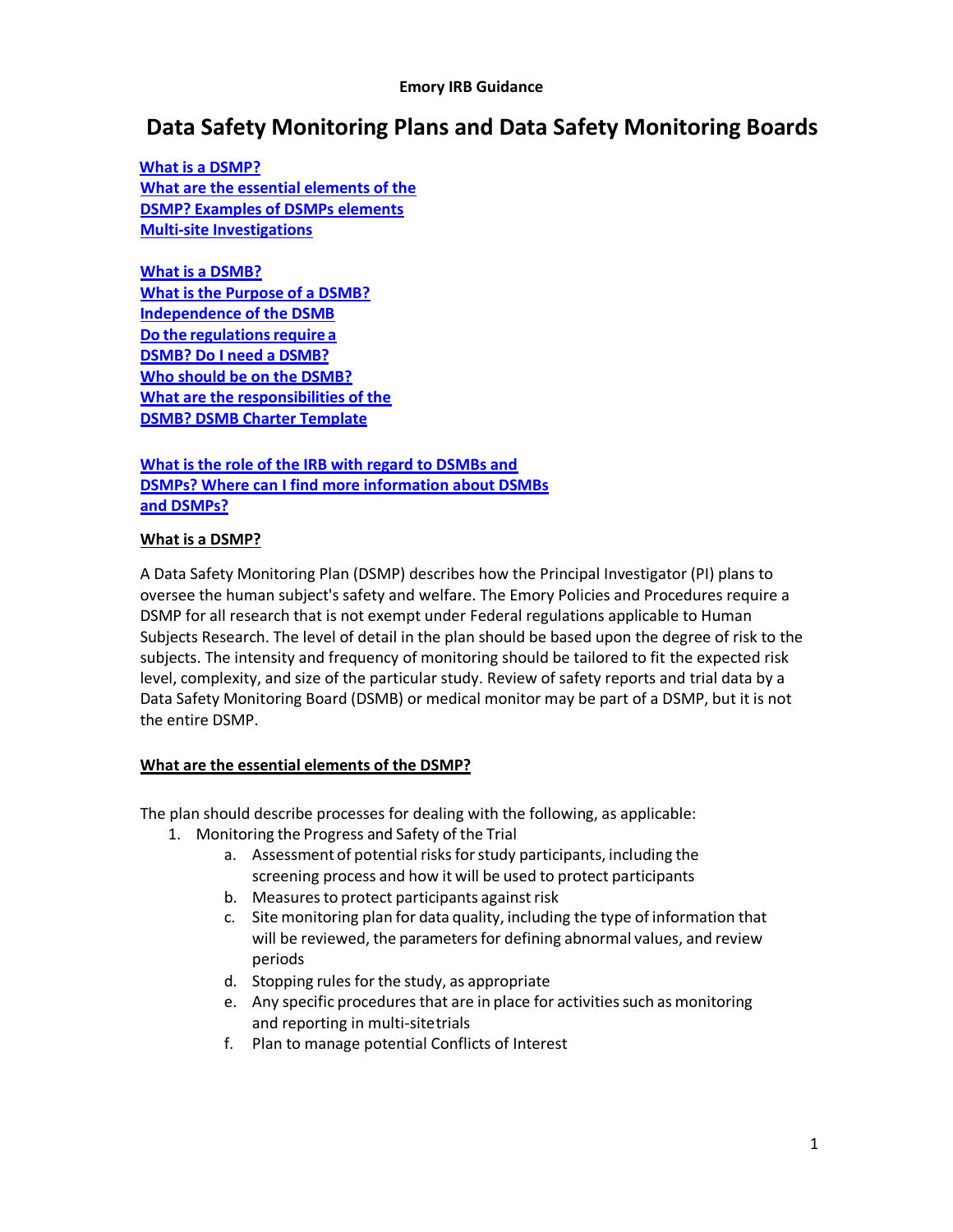- 2. Reporting of Unanticipated Problems (UPs)
	- a. Define what events will constitute a UP (include a definition, grading scale, and "study relatedness" criteria).
	- b. Define the process for assessing and timeline for reporting of potential UPs.
- 3. Reporting of Suspensions or Terminations
	- a. Define the actions(FDA, Sponsor, IRB, etc.) that will be reported and who will bear the responsibility for reporting.
- 4. Assuring Data Accuracy and Protocol Compliance
	- a. Define how data accuracy and protocol compliance will be assured. (i.e., protocol compliance checks, external data-audits,regular data verification, etc.).
	- b. Define reporting obligations for protocol deviations/violations and noncompliance.

# <span id="page-1-0"></span>**Examples of DSMP elements:**

The monitoring plan should describe the monitoring methods, responsibilities, and requirements for the trial and should specify the following elements:

- Frequency of reviews
	- Example: Review after the first three subjects are enrolled. At aminimum, review is requiredannually
- Identity of site monitor
	- Example: Specify position of person who will monitor or name CRO towhich monitoring has beendelegated
- Scope of sitemonitoring
	- Example: Informed consent process, eligibility, CRFs, AE reporting
- Number of recordsreviewed
	- Example: 10% or 2 of the first 5 subjects enrolled
- Plan for evaluating and documenting findings/observations
	- Example: a monitoring report will be provided to the S-I within 5 days of review
- Follow-up process
	- Example: PI will document receipt & review of the monitoring report, resolutions and/or corrective actions to findings on the Site Monitoring Log; PI will notify IRB according to P&P

The monitoring plan for a minimal risk study should address the following elements:

- Oversight
	- Example: Oversight of the progress and safety of the trial will be provided by the PI. Adverse events are not anticipated, but any occurring will be documented and reported according to Emory IRB policies and procedures. Cumulative adverse events and study progress summary will be communicated to the IRB at the time of continuing review.
- Confidentiality
	- Example: Confidentiality will be protected by utilizing a code number as the only identifier for each subject and the master list will be keptunder lock and key with access limited to the PI.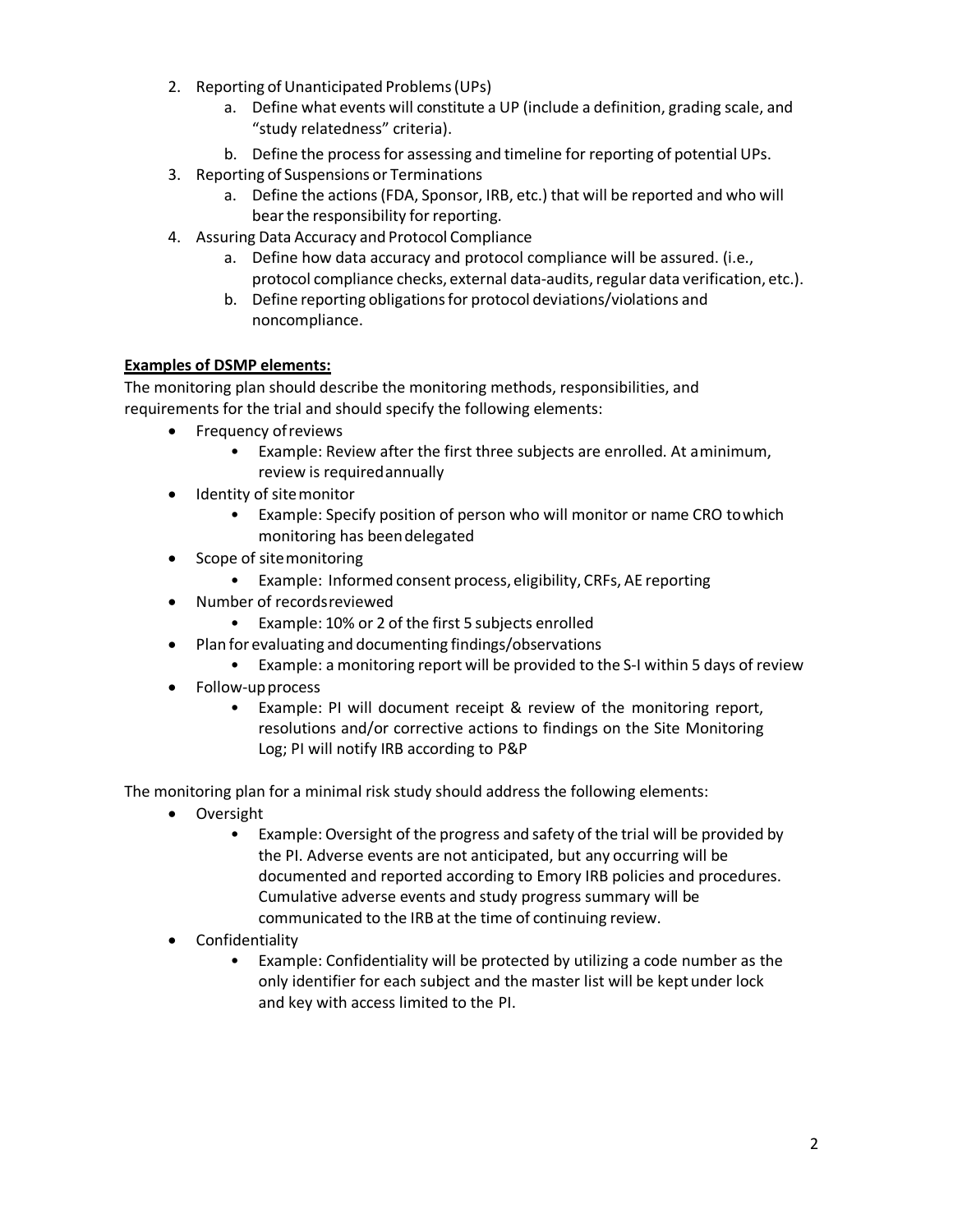- Data accuracy
	- Example: The PI will be responsible for reviewing protocol compliance, data collection, andverification

# **Multi-Site Investigations**

An Emory investigator may conduct a multi-site study which includes non-Emory sites. The DSMP requirements are based on the role of the Emory investigator.

- 1. Multi-Site Trials where Emory investigator is the sponsor (IND and IDE is held by the Emory investigator): The DSMP mustinclude:
	- a) Prompt review of safety information received from sites and analysis of reports for significance.
	- b) Plan for keeping all investigators informed of new observations re: drug or device, including information on safe use.
	- c) Plan for notifying FDA and investigators ofreportable events.
	- d) Plan for reporting to IRB of UPs, terminations of the IND and IDE or termination of participation in the trial by a specific investigator.
	- e) Robust monitoring plan that should include the following elements:
		- Centralized monitoring:
			- o Example: study sites send source documents for comparisonwith CRFs.
		- On-sitemonitoring:
			- o Example: Emory sponsor or designated person visits site. Per FDA inspectors, a site visit must occur at least once a year or onceduring course of study if study duration is less than 12 months. CRO or independent monitor is a good option.
		- Self-monitoring:
			- o Example: The Emory sponsorshould provide a monitoring tool to be completed by site at prescribed frequency, with results reported to Emorysponsor.
			- o Self-monitoring by site investigator alone is unlikely to pass FDA muster for adequate monitoring by Emory sponsor of multi-site investigation involving non-Emory sites.
- 2. Multi-site Trials where Emory investigator is 'Coordinating Investigator' (study is not under an IND/IDE): The DSMP should specify:
	- a) Emory as coordinating site is only providing information to all investigators who each determine if event should be reported to their IRB.
	- b) Participating sites (or CRO) will promptly provide the coordinating site with copies of adverse event reports that require expedited reporting to their local IRBs.
	- c) Coordinating site (or CRO) will forward adverse events reports requiring expedited reporting to participating sites.
	- d) Coordinating/Lead investigator will review data summary reports of adverse events on a regular basis, at least annually. Coordinating/Lead investigator will submit data summary reports to the Data Sfety Monitoring Committee for review per the guidelines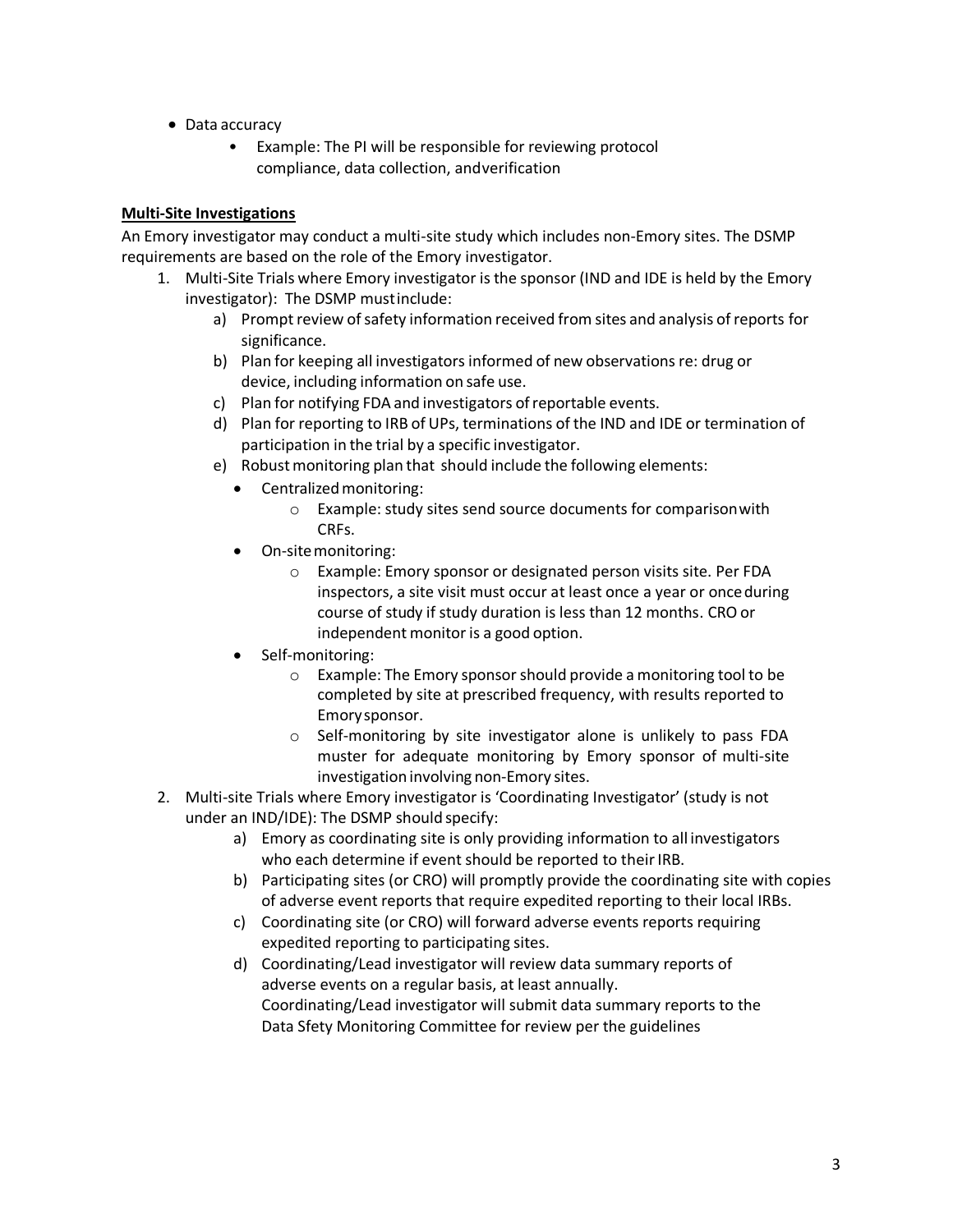## <span id="page-3-0"></span>**What is a DSMB?**

A Data and Safety Monitoring Board (DSMB) is an independent group of experts that advises the sponsor and the study investigators. The members of the DSMB serve in an individual capacity and provide their expertise and recommendations. Other names for committees that monitor accumulating data are Data Monitoring Committee (DMC) and Data Safety Monitoring Committee (DSMC). In a 2006 guidance document, the FDA defined a DMC as "a group of individuals with pertinent expertise that reviews on a regular basis accumulating data from one or more ongoing clinical trials. The DMC advises the sponsor regarding the continuing safety of trial subjects and those yet to be recruited to the trial, as well as the continuing validity and scientific merit of the trial". <http://www.fda.gov/OHRMS/DOCKETS/98fr/01d-0489-gdl0003.pdf>

# <span id="page-3-1"></span>**What is the Purpose of a DSMB?**

The DSMB evaluates research data on an ongoing basis to assure participant safety and study integrity. The DSMB periodically reviews study data and unanticipated problems and makes recommendations based on their reviews along with assessing the performance of overall study operations and any other relevant issues, as necessary.

#### <span id="page-3-2"></span>**Independence of the DSMB**

It is essential that the judgment of members of the DSMB not be influenced by factors other than those necessary to maintain subject safety and to preserve the integrity of the study. Persons who have an apparent financial, intellectual, or other interests with a drug, device, or procedure should not be a DSMB participant for the evaluation of that product. Independence is essential to ensure that DSMB members are objective and capable of an unbiased assessment of the study's safety and efficacy data. The following will ensure the independence of the DSMB:

- Members of the DSMB will not participate as investigators or key study personnel in the study.
- Members of the DSMB must not have a direct interest in knowing or influencing trial outcome or have a financial or intellectual interest in the outcome of thisstudy.
- <span id="page-3-3"></span> DSMB members must disclose all pharmaceutical companies, biotechnology companies, and CROs in which they hold financial interest. Members must disclose all consultancies (direct or indirect) with pharmaceutical companies, biotechnology companies, and CROs.
	- $\circ$  Members of the DSMB will be responsible for notifying the DSMB Chair and the Sponsor/Sponsor-Investigator of any changes of interest in pharmaceutical companies, biotechnology companies, or CROs, including consultancies. Members will be polled at the beginning of each DSMB meeting to disclose whether status has changed and this will be reflected in meeting minutes.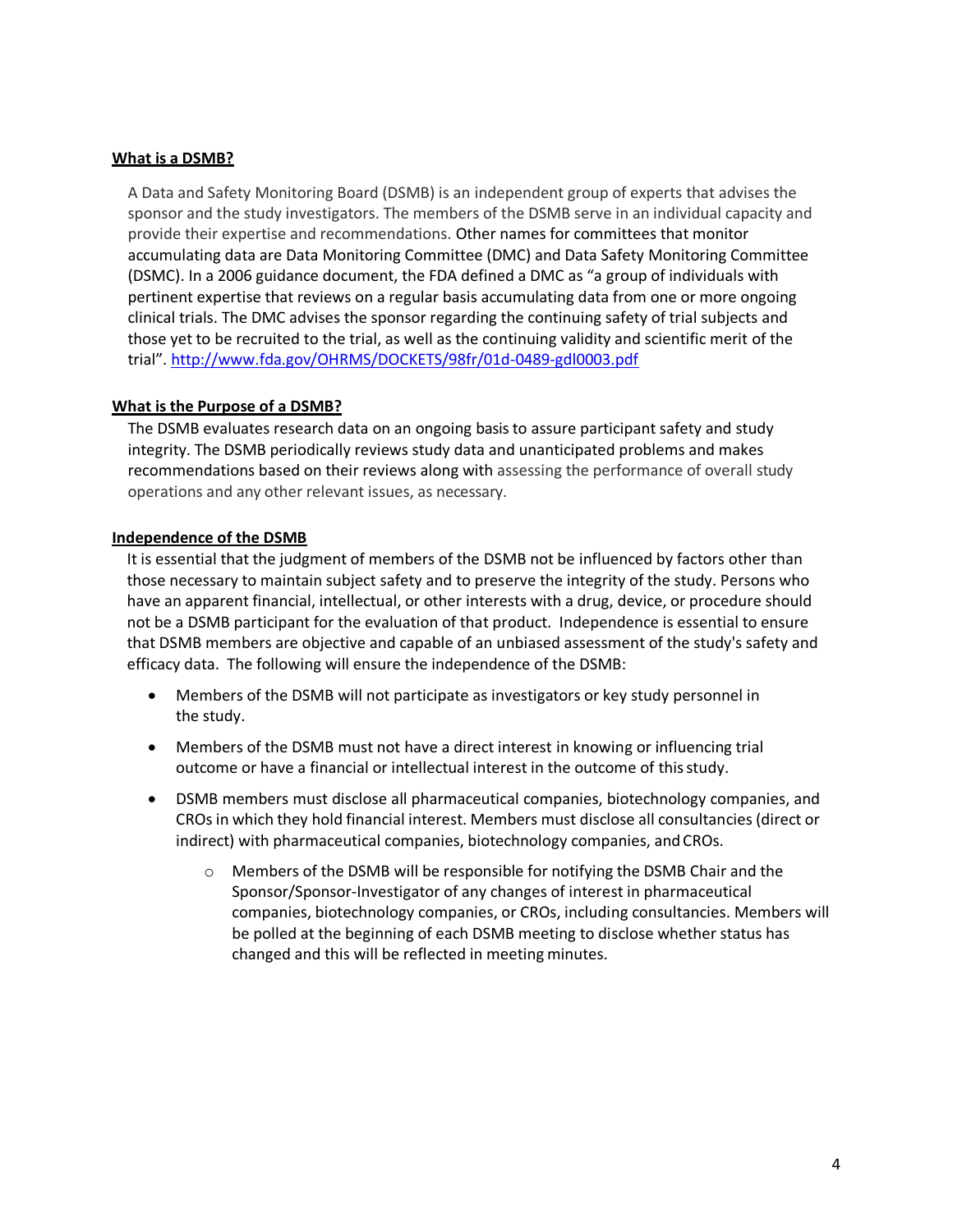## **Do the regulations require DSMBs?**

The regulations provide minimal insight on DSMBs. The Code of Federal Regulations indirectly address data safety monitoring in  $45$  CFR  $46.111$  (a)(6) which states "When appropriate, the research plan makes adequate provision for monitoring the data collected to ensure the safety of subjects."

The 2006 [FDA guidance document d](http://www.fda.gov/OHRMS/DOCKETS/98fr/01d-0489-gdl0003.pdf)iscusses the roles, responsibilities, and operating procedures of DMCs. This document is helpful in determining whether a DMC is needed and how it should function. Some government agencies that sponsor clinical research have required the use of DMCs in certain clinical trials. Current FDA regulations, however, impose no requirements for the use of DMCs in trials except under 21 CFR 50.24(a)(7)(iv) for research studies in emergency settings in which the informed consent requirement is excepted. Though it is not required, the FDA generally expects the use of a DMC for randomized trials with mortality or major morbidity as primary endpoints.

# <span id="page-4-0"></span>**Do I need a DSMB?**

While it is important to remember that all studies require a DSMP and careful monitoring, it is also important to know that not all studies require DSMBs. Some studies have too few subjects to support statistical analysis by a DSMB, but must have a clinical safety monitoring mechanism. Some trials do notrequire a DSMB for other reasons; for example, early phase non-randomized trials with limited safety concerns. Additionally, studies with rapid recruitment and short-term endpoints may not be long enough for a DSMB to be of any use.

The following questions are designed to help make a determination as to whether or not a DSMB may be needed:

- Is there a large study population, or are there multiple study sites?
- Is the trial intended to provide definitive information about effectiveness and/or safety of a medicalintervention?
- Do prior data suggest that the intervention being studied has the potential to induce unacceptable toxicity?
- Does the trial evaluate mortality or another major endpoint, such that inferiority of one treatment arm has safety and effectiveness implications?
- Would it be ethically important for the trial to stop early if the primary question addressed has been definitively answered, even if secondary questions or complete safety information were not yet fully addressed?

<span id="page-4-1"></span>A DSMB usually should be implemented if two or more answers to the above questions are yes.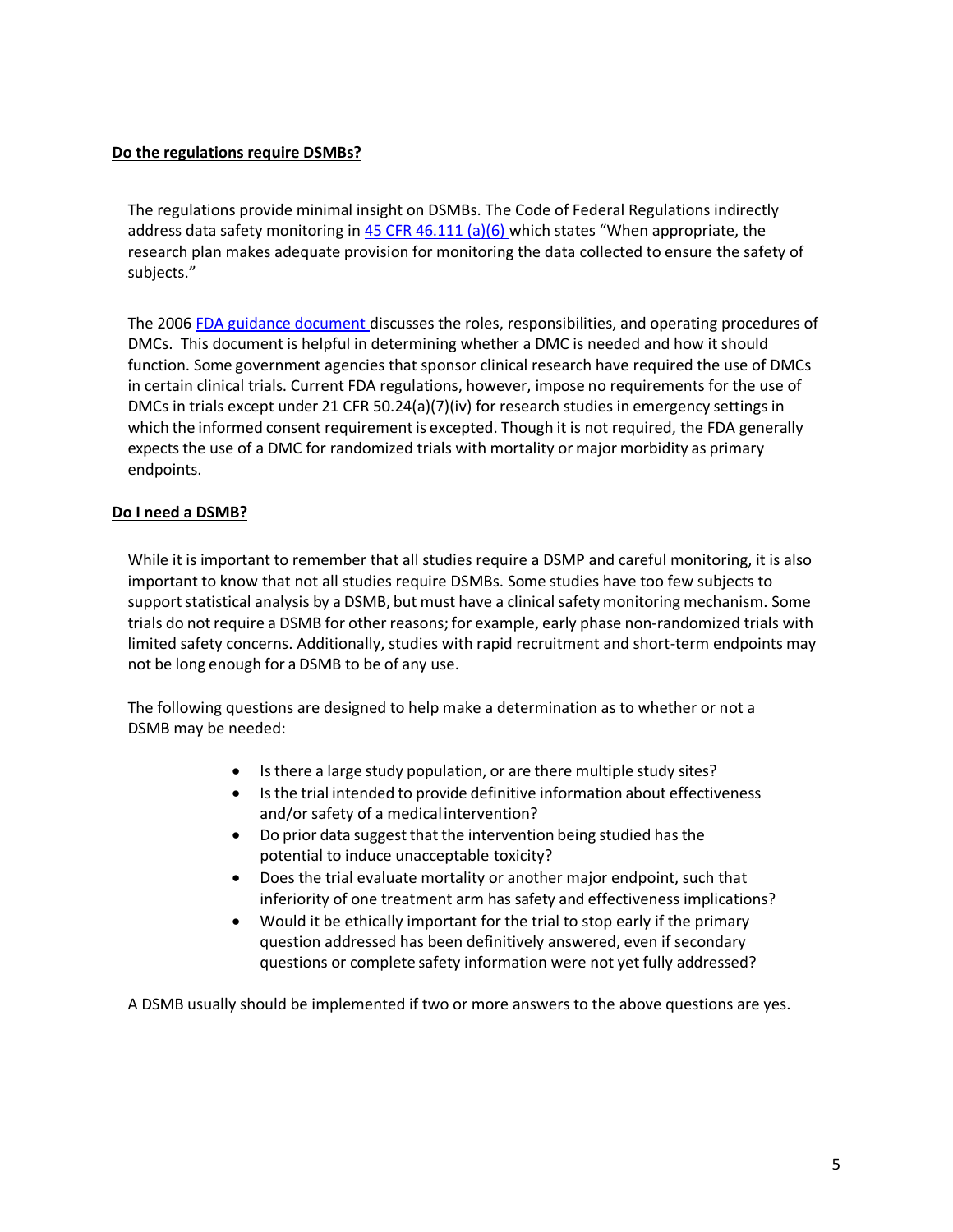# **Who should be on the DSMB?**

The PI or trial sponsor generally appoints the DSMB and should have multidisciplinary representation, including physicians from relevant medical specialties and biostatisticians. When appointing individuals to a DSMB, the following should be considered: relevant expertise, experience

in clinical trials, experience as a member of other DSMBs, and a lack of apparent significant Conflicts of Interest, whether they are financial, intellectual, professional, or regulatory in nature. The appropriate size of a DSMB will depend upon the particular study and types of expertise needed. A DSMB may consist of as few as three members, but this number should be large enough to include a representation of all needed skills and experience.

Who is typically included in a DSMB?

- Clinicians with expertise in relevant clinical specialties
- At least one biostatistician knowledgeable about analysis of trial data

Who might also beincluded in a DSMB?

- Medical ethicist
- $\bullet$  Other types of scientists (i.e., clinical pharmacologist, toxicologist, epidemiologist, laboratory scientist,etc.)

Best practice is to include an appropriate representation of gender and ethnic groups.

#### <span id="page-5-0"></span>**What are the responsibilities of the DSMB?**

The primary responsibility of the DSMB is to safeguard the interest of study participants. Therefore, the DSMB must approve the safety measures in the protocol to preserve the study credibility and facilitate the availability of timely and reliable findings to the broader clinical community.

In addition, the DSMB should:

- Provide written documentation confirming review of the protocol and agreement with the study design and the data safety monitoring plan (DSMP).
- Review the progress of the study carefully and diligently. The DMC or DSMB should assure that all significant Adverse Events are reported tothe IRB according to policies and procedures
- Be available to the Investigator for consultation concerning any adverse study events.
- Consider the impact of newly published findings bearing on the safety profile of the study.
- Provide a written report to the IRB which summarizes oversight activities and recommendations, and any concerns regarding subject safety.

#### <span id="page-5-1"></span>**DSMB Charter Template:**

[http://niams.nih.gov/Funding/Clinical\\_Research/NIAMS\\_guidelines.asp](http://niams.nih.gov/Funding/Clinical_Research/NIAMS_guidelines.asp)